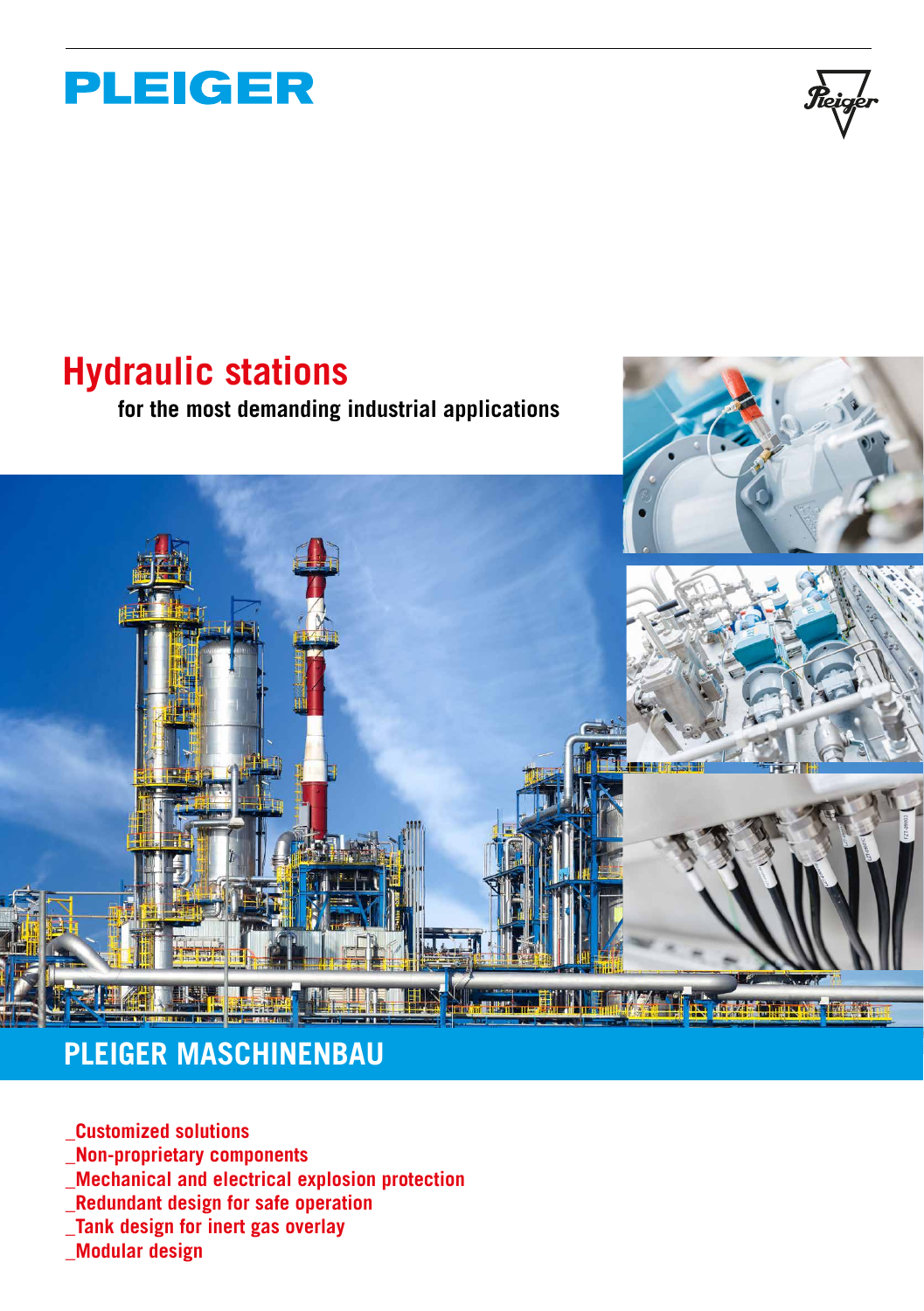## **PLEIGER**

## **PLEIGER hydraulic stations Adaptable to your specific applications**

Pleiger delivers hydraulic components and systems which have been tailored to the demands of industrial applications. Pleiger's customized hydraulic stations are known for their long service life and maximum reliability. Starting from the initial idea, and right up to the final product, we use our experience of your technical requirements in order to realise a tailor-made solution.

In particular with regard to safety, we offer you technical solutions plus all the necessary certificates.

If required, we can also supply your complete hydraulic system, including electrical components and control. We provide everything from one source!



#### **Design**

- \_Tailored to your particular requirements
- \_Joint cooling/filter/filling circuit
- \_Failsafe, thanks to redundant pumps/motor units
- \_Tank produced on basis of overpressure calculation using FEM
- \_Various sizes of pumps and motor can be used thanks to modular design



# **EFFICIENT AND SAFE**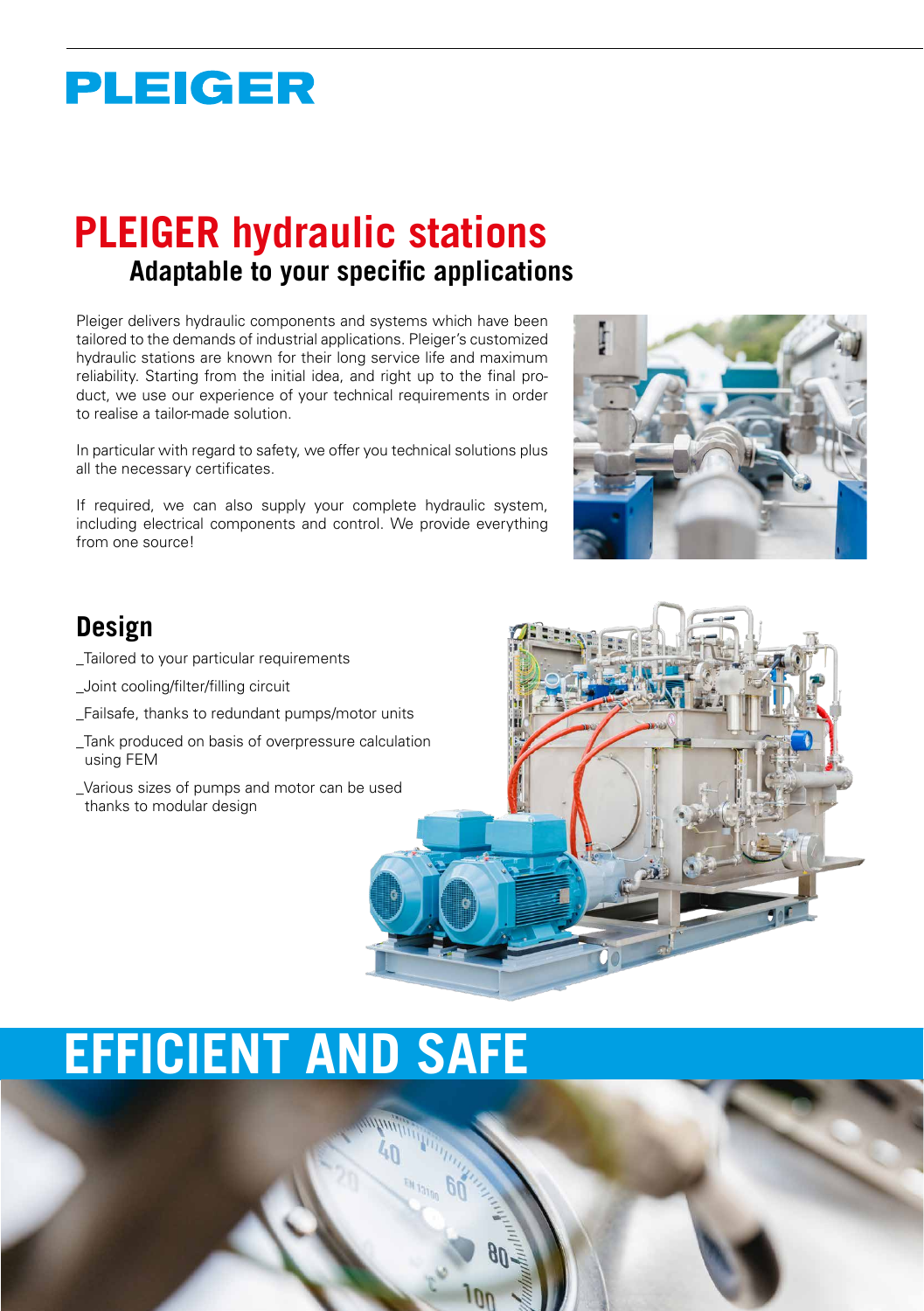







#### **Implementation**

- \_Tank capacity up to 6000 litres
- \_Inert gas overlay up to 500 mbar
- \_Strength calculation
- \_Choice of tank materials (EN 1.4404 (AISI 316L), 1.4571 (316Ti)…)
- \_Easier access thanks to inspection openings for all tank areas
- \_Dirty side and clean side separated by divider
- \_Flange and thread connections for instruments and customer connections
- \_Certified welding works
- \_Designed in accordance with explosion protection regulations (ATEX, IEC, KOSHA…)
- \_Cabling to central terminal boxes
- \_Local control panel with and without controller
- \_Instruments can be calibrated on site
- \_Shutoff devices for quick pump changing
- \_Double changeover filter for uninterrupted operation
- \_2003 pressure measurement for system pressure

#### **Quality assurance**

- \_Material certificates
- \_Hydrostatic pressure test
- \_Delivery rate pressure and circulation circuit
- \_Leak test
- \_Dye penetrant testing
- \_WPS, PQR
- \_Loop check

#### **Documentation**

- \_Available in multiple languages (EN, DE, CN…)
- \_3D model for precise system planning
- \_Piping and instrumentation diagram (P&ID)
- \_Assembly drawing
- \_Function description and operating manual
- \_Instrument list
- \_Cause and effect table
- FEM analysis